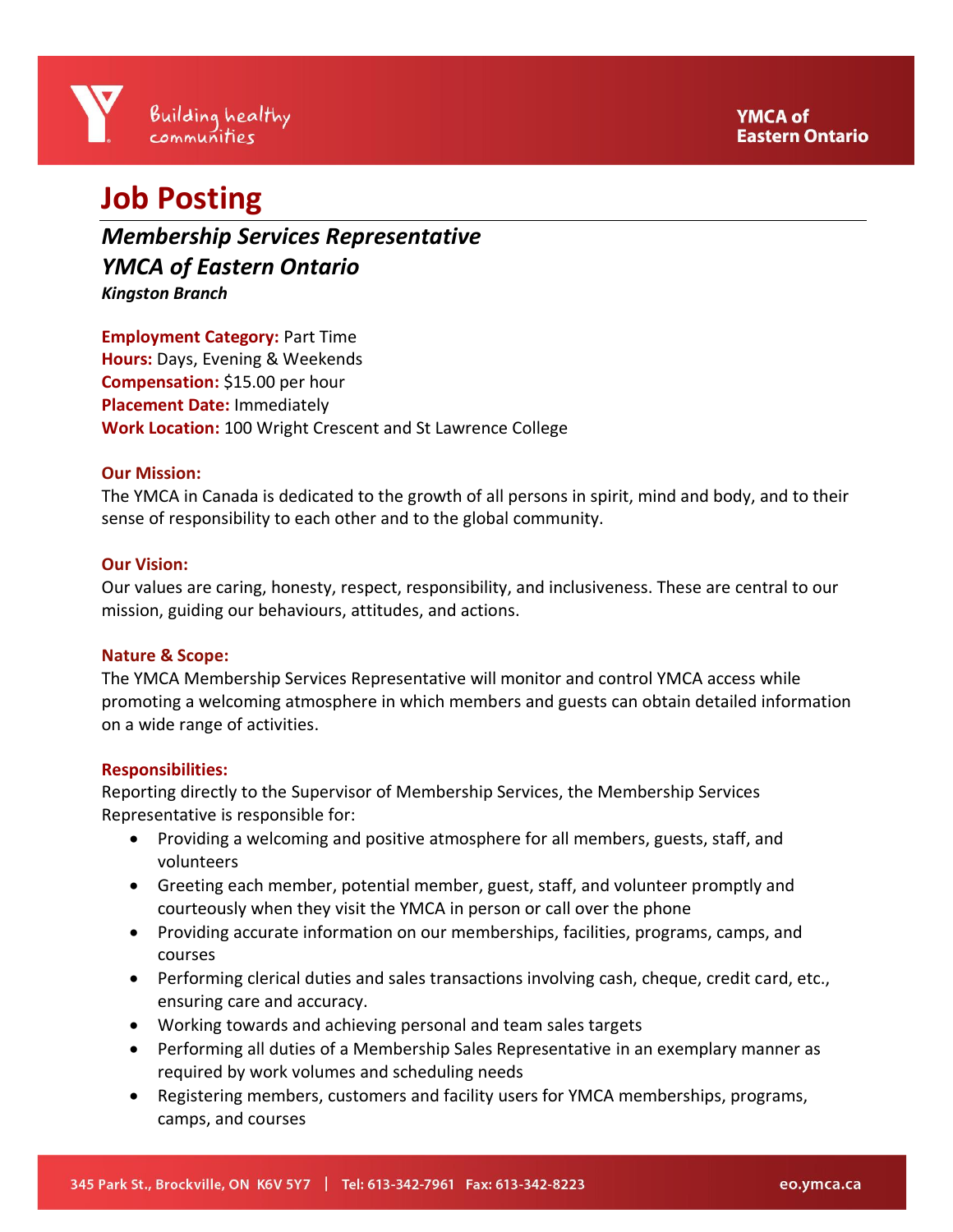

- Responding and exerting care of concerns from members and forwarding to the appropriate department
- Maintaining the safety and security of members and participants by adhering to YMCA child protection, health & safety, and PCI policies and procedures
- Possessing a "Can Do" approach, and actively looking to help and assist members and guests

### **Qualifications:**

- Criminal Reference Check (CPIC) including Vulnerable Sector Check completed not more than 120 days prior to an interview, with results acceptable to the YMCA of Eastern Ontario. Those under 18 years of age will be required to sign a statutory declaration confirming that there is no criminal reason why they should not work with children.
- New staff will need to show proof of COVID-19 vaccination or a valid exemption as a condition of their employment.
- Current Standard First Aid and CPR C certifications
- High school Diploma. Any post-secondary education is considered an asset
- Minimum of one year customer service experience
- Working knowledge of Microsoft Word and Excel

## **Competencies:**

- *Attention to detail*
- *Problem Solving*
- *Interpersonal skills*
- *Stress of multiple demands*

#### **Please apply, in writing, with a résumé and cover letter by Friday, June 18, 2022 to:**

Blair Alexander Supervisor of Membership Services YMCA of Eastern Ontario 100 Wright Crescent Kingston, ON K7L 4T9 Tel: 613-546-2647 Ext. 228 blair.alexander@eo.ymca.ca

*We appreciate your interest in a career opportunity with the YMCA of Eastern Ontario. Please note that only those selected for an interview will be contacted. Candidates invited for an interview will be required to submit three professional references.*

*The YMCA of Eastern Ontario is committed to an environment that is barrier free. If you require accommodation during the hiring process, please inform us in advance so that we can arrange reasonable and appropriate accommodation. The YMCA of Eastern Ontario values the diversity of people and communities and is committed to excellence and inclusion in our Association*